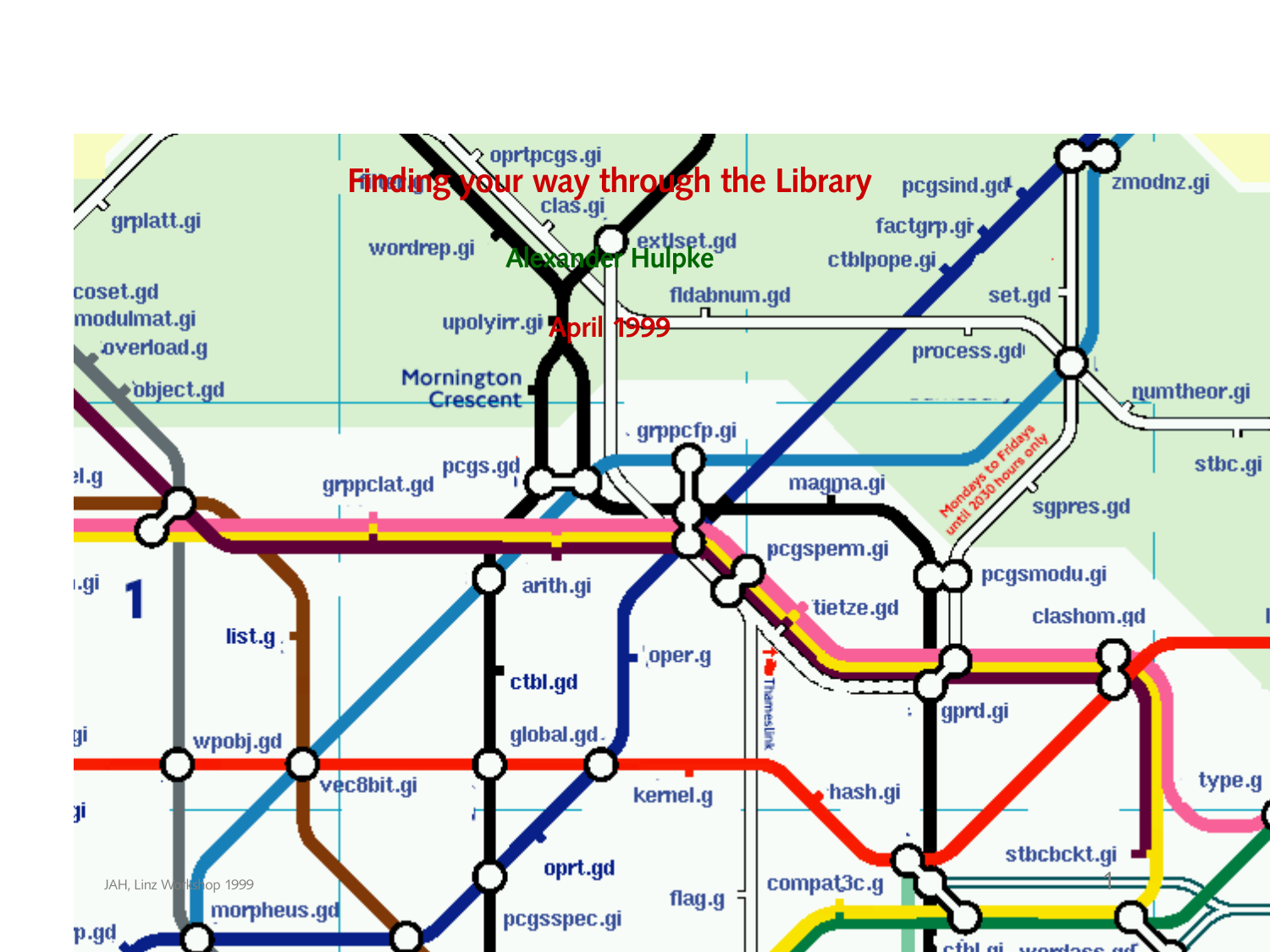#### **Files**

The library contains three types of files:

.g Files to bootstrap the library. Library parts of the Method selection. Library declarations for some kernel objects. The help system.

One might consider almost everything implemented in . g files as part of the generalized language and programming environment.

- .gd Contain all other declarations.
- .gi Contains the methods and function installations. Usually there is a correspondence between .gd and .gi files, but there are a few more .gi files if only methods get added without new declarations.

A few representation declarations are in .  $g\texttt{i}$  files.

Dynamic family declarations are in functions and thus in  $\cdot$  gi files.

First the .g files, then the .gd files and finally the .gi files are read. (There are few exceptions.)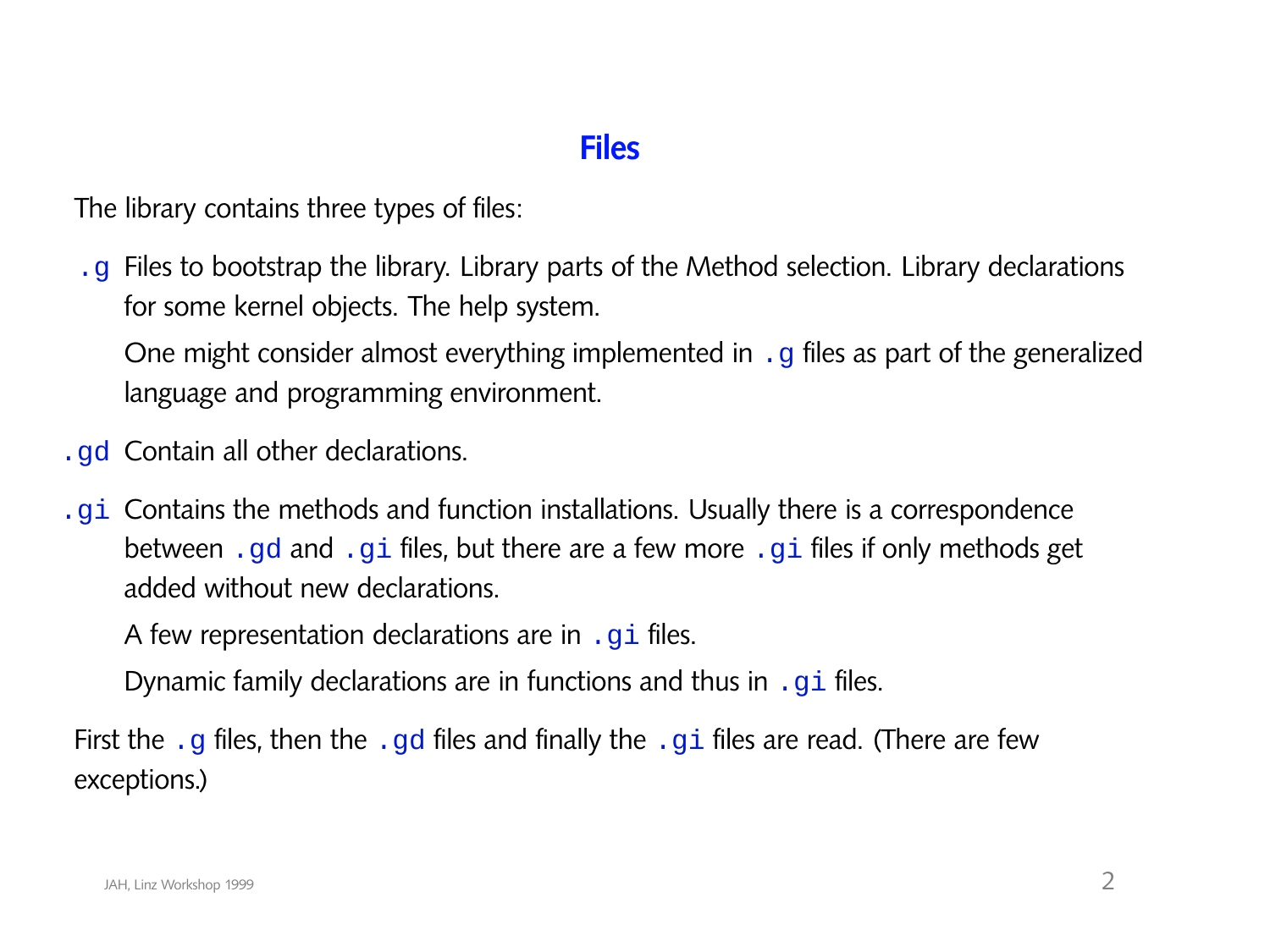## **Dependencies**

Forward references become almost obsolete by first reading all declarations and then the implementations.

#### **Everything that is not just used locally within a well defined group of files should be declared**

In the few situations when a forward declaration is still needed, usually the variable is assigned to the string "2bdefined".

Within declarations or implementations the reading order becomes mostly harmless.

Exceptions concern mostly declarations of "*general*" things as lists, collections and arithmetic.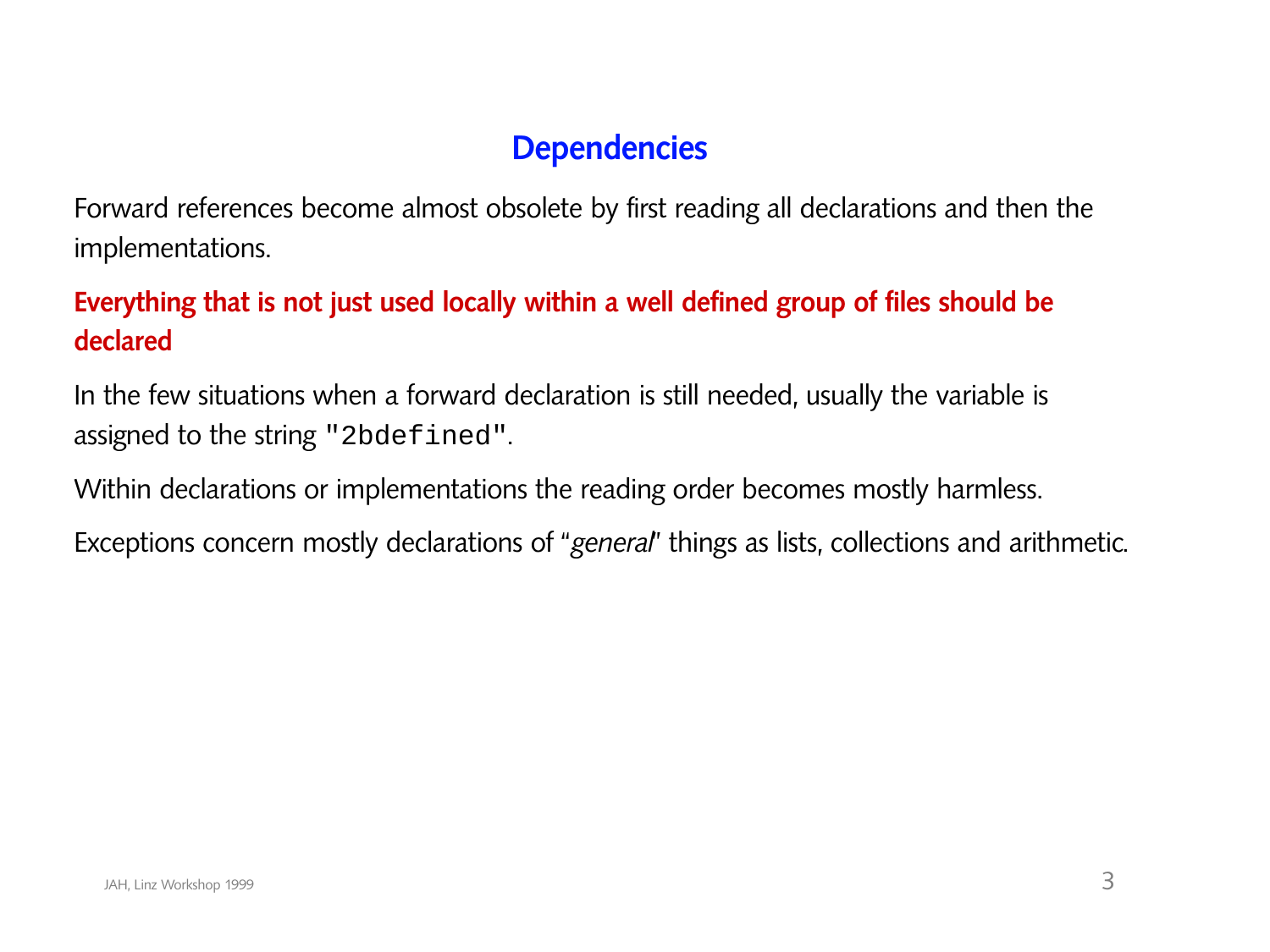# **Launch**

The main GAP library is contained in the  $1\text{ib}$  directory. Operations that construct groups are contained in grp. the startup process also loads some other components (group and table libraries).

All reading is triggered by  $init.g.$  it in turn reads files  $read1.g$  to  $read8.g$  that read the whole library.

If completion files are present they are read instead of  $\text{read} 2 \cdot \text{gft}$ . In this case function bodies are left for completion.

The components: libraries of small, primitive, transitive groups, character tables and tables of marks are read in if present. Reading depends on the first file in the bunch to read properly. This file must call DeclareComponent to tell GAP that the component will be available. Global variables TRANS\_AVAILABLE &c. are assigned and can be use to test the existence of components.

Finally the  $init.g$  files of the share packages indicated in  $pkg/AUTOPKG$  are read.

GAP prints version number (set in version.g) and architecture (set in the kernel), loaded components and packages and displays the prompt.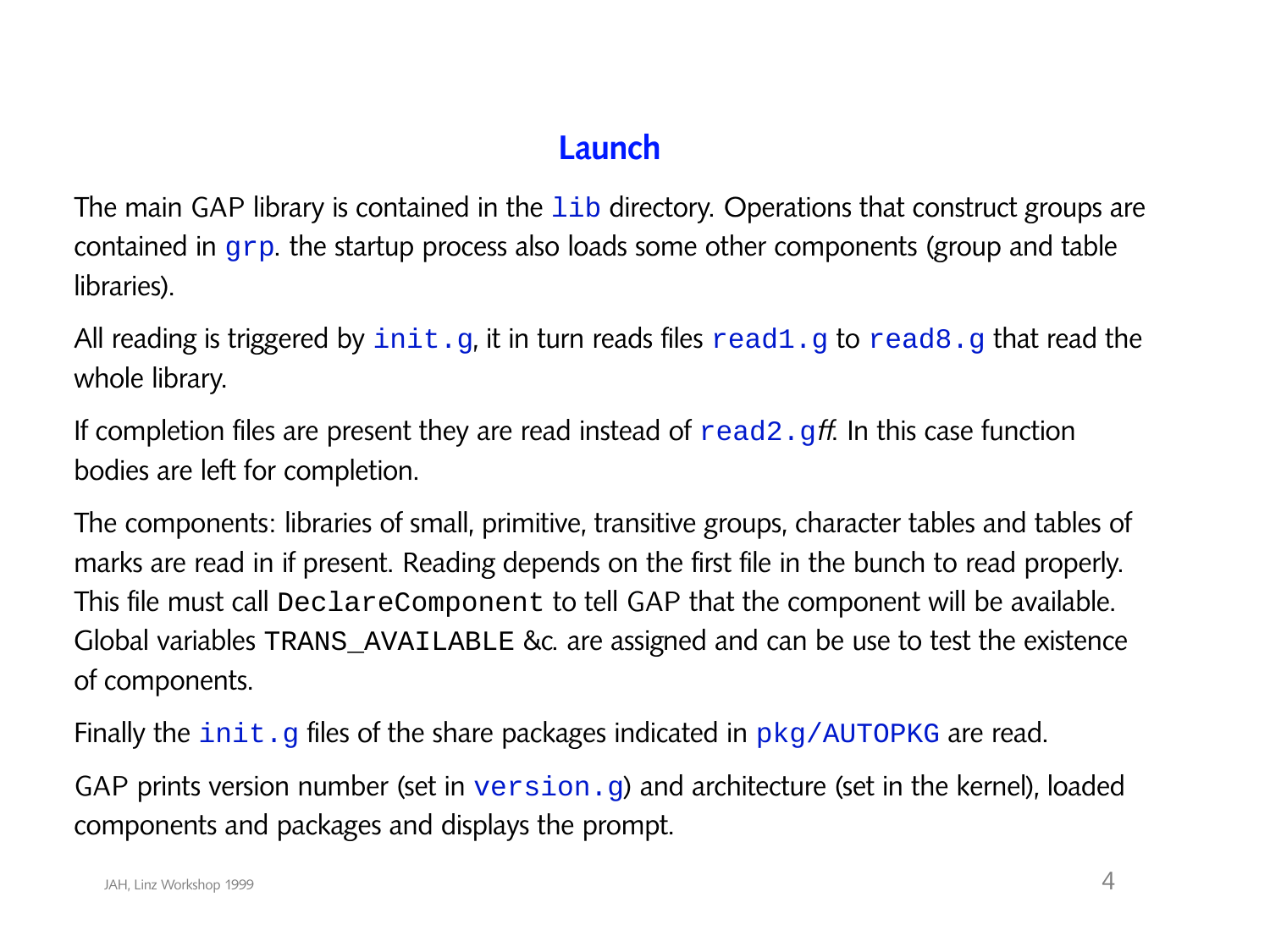# **The** read **files**

- read1 Library bootstrap, Method selection, List functions.
- read2 File functions
- read3 Declarations
- read4 Profiling, Help and Package mechanism
- read5 Implementations
- read6 Basic group constructions, perfect groups. (The grp directory)
- read7 Character table declaration and implementation
- read8 Overloading

#### **Future**

We aim (if we have lots of time ...) to split the library into separate modules, similar to components and share packages. Modules would interface only via clean declaration interfaces and it would be possible to update a single module separately.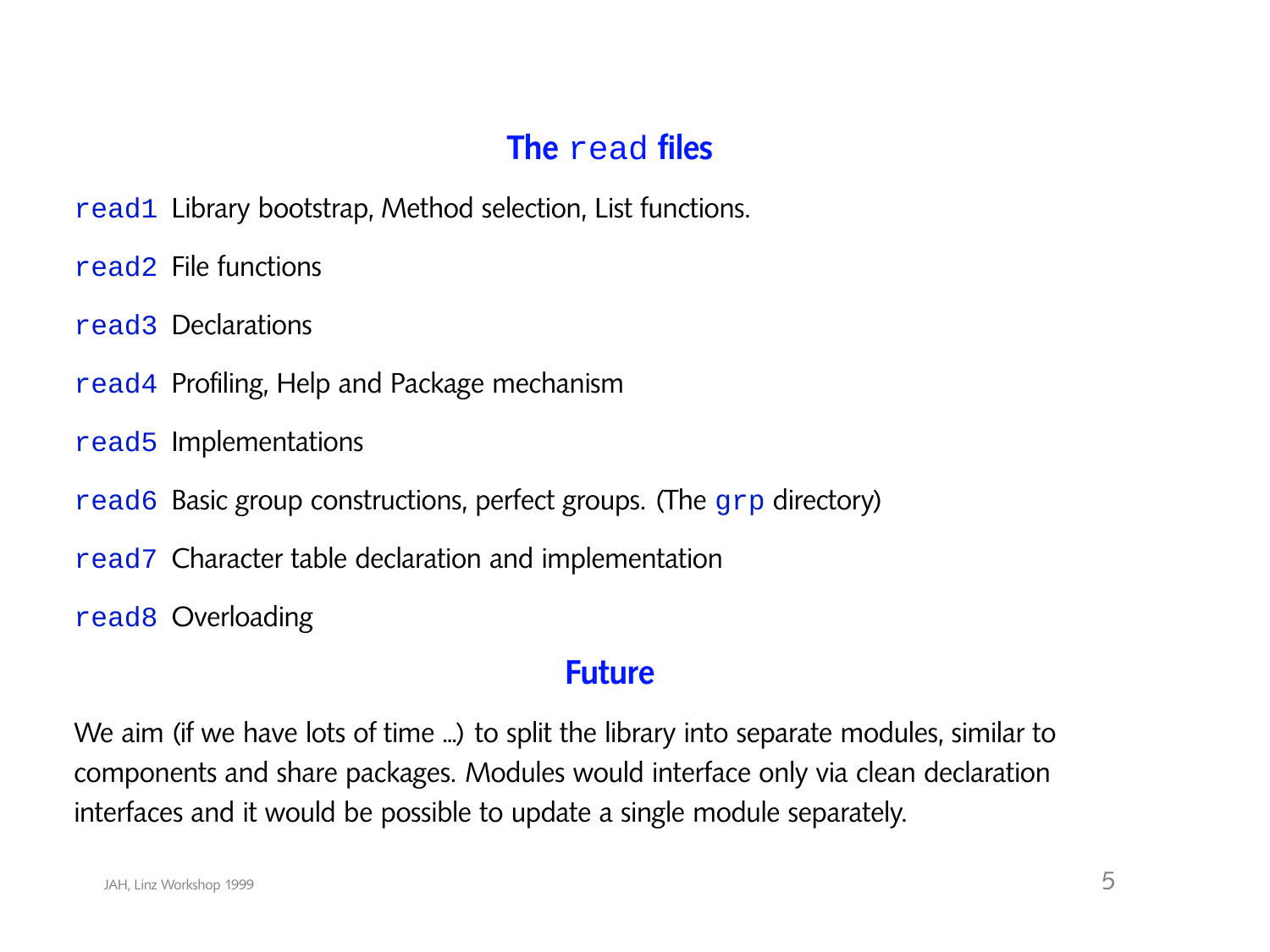# **A Library File**

The file format may look fussy, but most of it is not compulsory. The main areas are

- **Header** Title, function description and original Author(s). With older files the headers often tend not to be updated, there may be (substantial) material by other authors.
- **Revision Entry** A string identifying the revision, assigned to a *filename* component in the global record Revision. (CVS will replace everything between @( $\#$ th $\#$ Id:  $1_{ab}$ ]ib.pdf,v ing). This may be used in debugging.

```
Revision.arith_gd :=
"@(#)$Id: l_ah_lib.pdf,v 1.1 1999/04/12 12:40:52 gap Exp $";
```
**Code** The actual declarations, assignments and installations. Usually they are introduced by a ##-hook that describes the declared object. This is used by the manual builder ( $\rightarrow$ Tools). A letter describes what is to be declared.

Some kind of indentation is recommended but personal formatting styles prevail.

**End Hook** Not really needed but EMACS people hide their configuration here.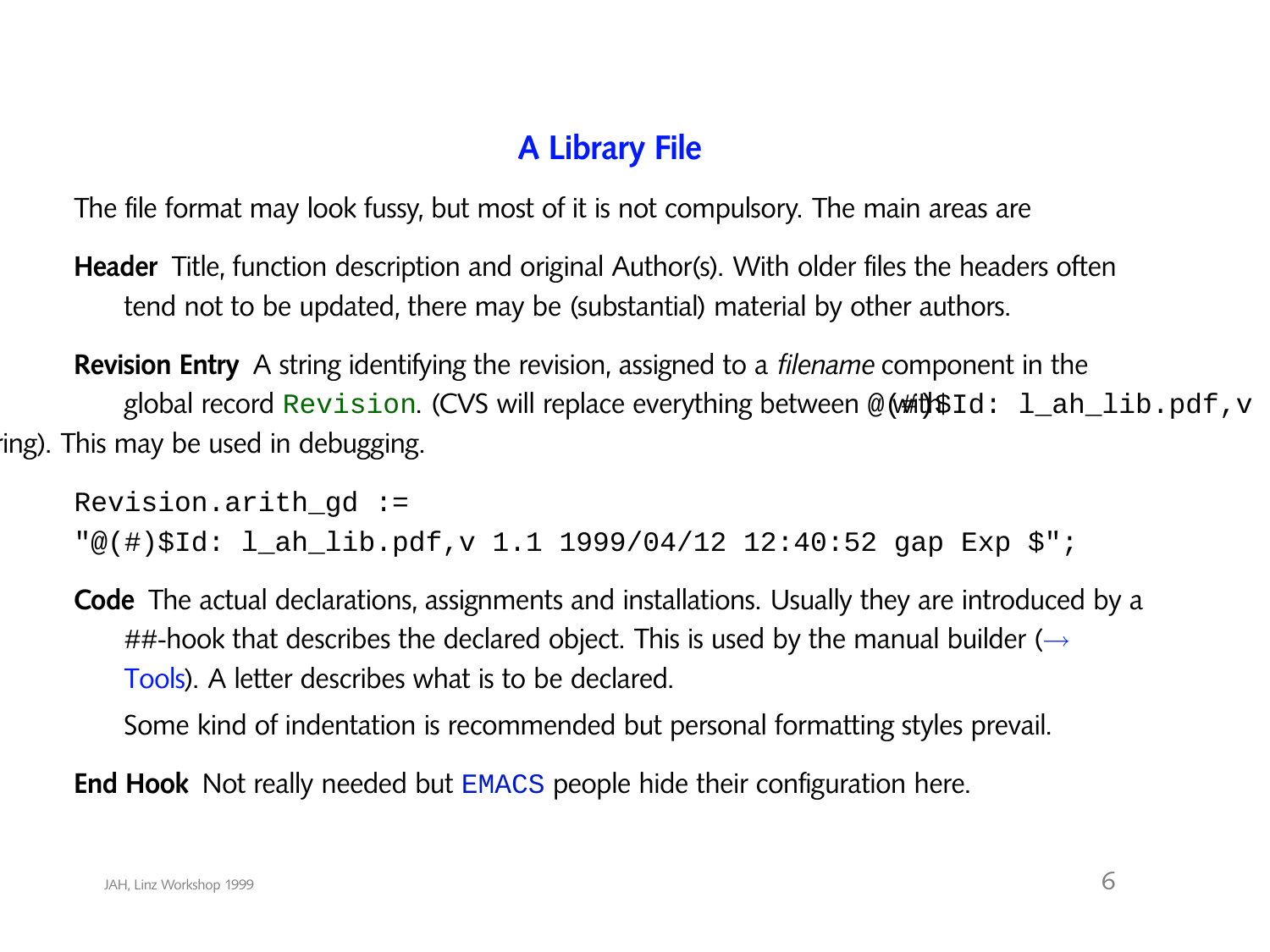#### **Declaration functions and variable binders**

```
Usually the library does not call NewSomething:
```

```
MyFamily:=NewFamily("MyFamily",Filter);
MyCategory:=NewCategory("MyCategory",IsObject);
MyOp:=NewOperation("MyOp",[IsObject1,IsObject2]);
```
but constructor functions that will use the name string as the variable identifier:

```
DeclareFamily("MyFamily",Filter);
DeclareCategory("MyCategory",IsObject);
DeclareOperation("MyOp",[IsObject1,IsObject2]);
```
Advantages are:

- Save typing and get a nicer look
- No danger of misprints in the name strings
- The variables generated this way are automatically made read-only (so the famous GAP 3 problem:  $Z: = \text{Centre}(G)$ ; is gone.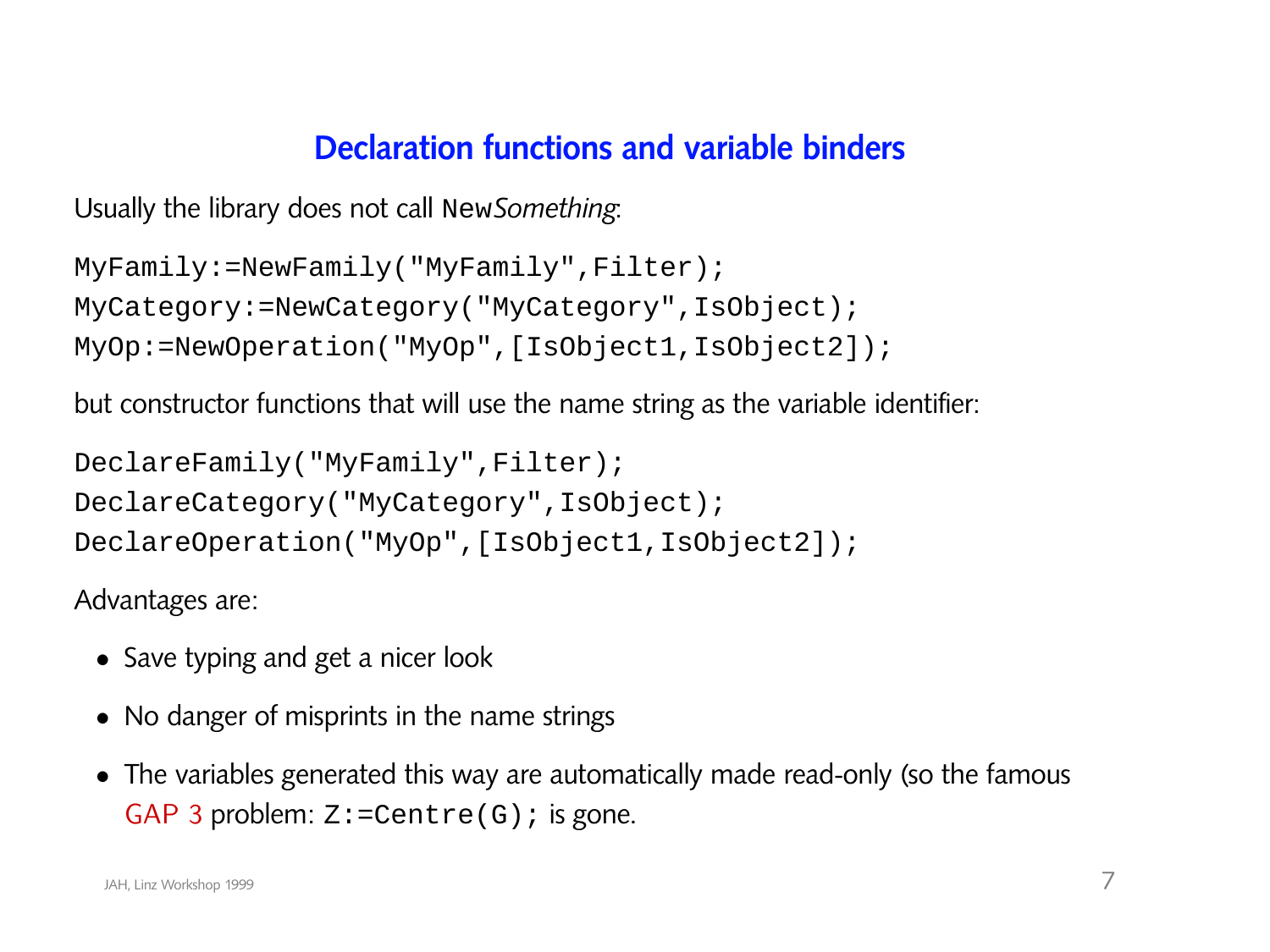A similar write protection can be achieved for arbitrary variables with BindGlobal:

BindGlobal("MyVariable",value);

- Some bootstrap files use BIND\_GLOBAL
- Variables that are read only cannot be overwritten a problem for development.
- There is Reread, RereadLib &c. that will deliberately overwrite write protected variables.
- If you *must* hack, there is MakeReadWriteGlobal &c.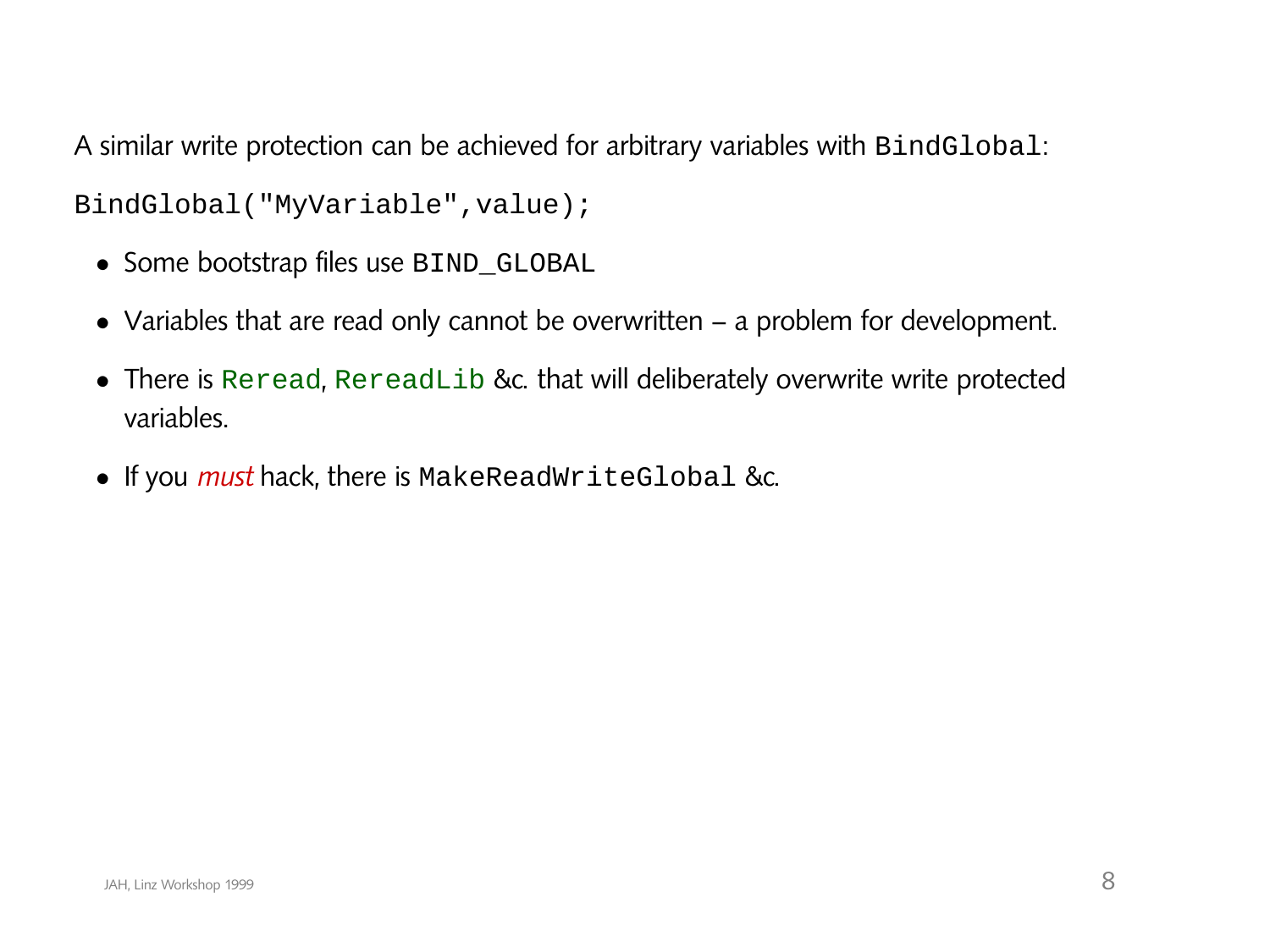## **A few special constructs**

For several operations GAP stores the value relative to a subgroups parent as an attribute. The library declaration InParentFOA("Normalizer",IsGroup,IsGroup, NewAttribute)

```
may be considered a shorthand for:
```

```
DeclareOperation("NormalizerOp",IsGroup, IsGroup);
```

```
DeclareAttribute("NormalizerInParent",IsGroup);
```

```
InstallMethod(NormalizerInParent,true,[IsGroup],0,
```

```
function(G) return NormalizerOp(Parent(G),G);end);
```

```
Normalizer:=function(G,U)
```

```
if G=Parent(U) then return NormalizerInParent(U);
```

```
else return NormalizerOp(G,U);fi;end;
```
Similarly there is KeyDependentFOA that creates a user function like SylowSubgroup, an operation SylowSubgroupOp to compute values and a (mutable) attribute which stores computed values for the different keys.

Consequentially methods are installed for operations like NormalizerOp. A similar phenomenon occurs with functions calling a NC operation.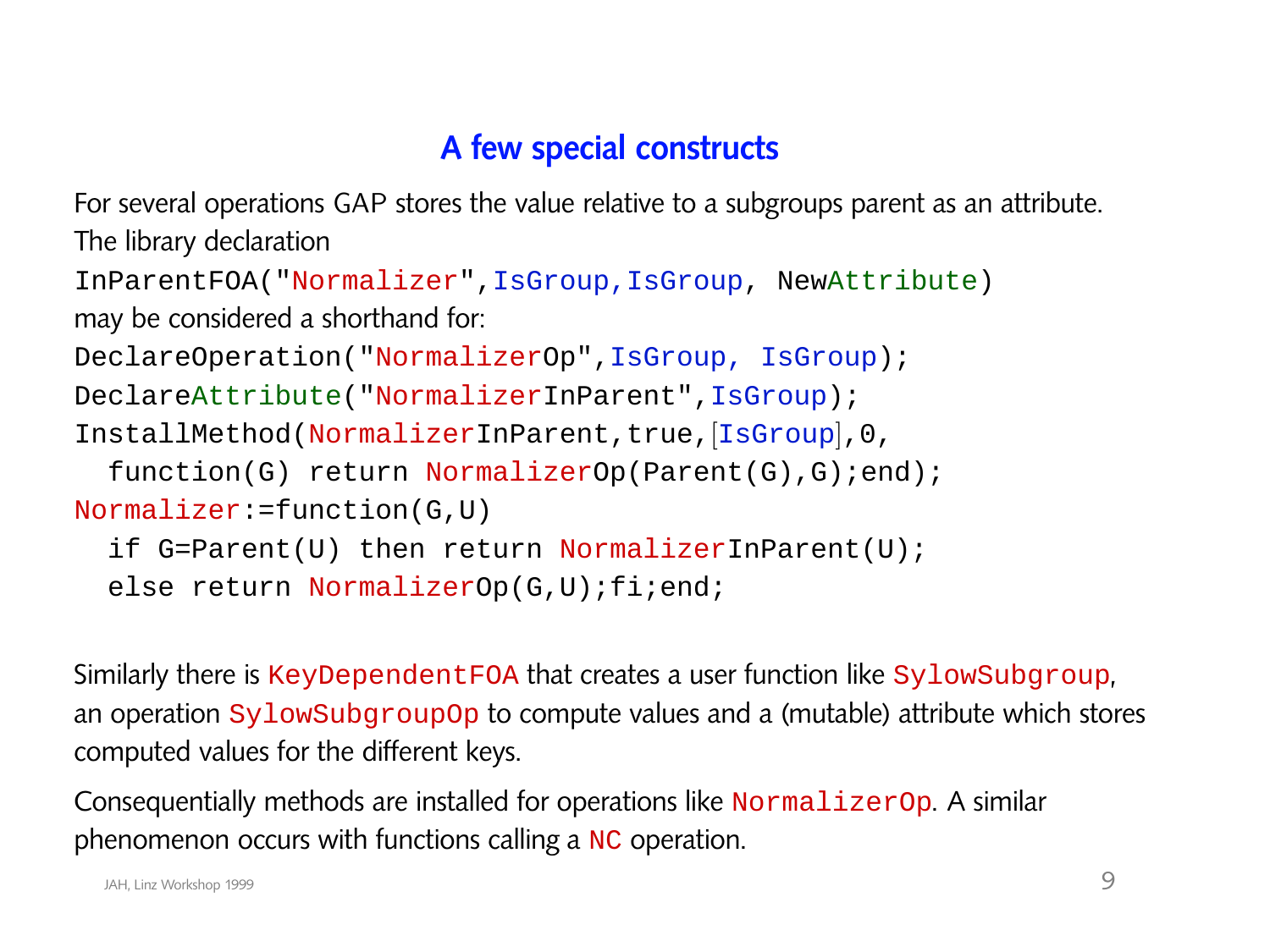## **Finding code in the library**

The easiest way is to use a tool like grep.

For declarations search the  $.gd$  or  $.g$  files.

For methods search the .gi files for the operation and InstallMethod or for the installation string.

Filenames try to give an idea what the file does but are truncated to 8+3 characters for neolithic operating systems:

#### **Bootstrap:**

**Reading:** banner, init, overload, package, read1, read2, read3, read4, read5 read6, read7, read8, reread, version

**Basic Data Types:** boolean, cyclotom, ffe, function, list, permutat, record, string **Kernel Interface:** compiler, system, global, kernel, variable **Language Extension:** hash, options, wpobj **Debugging, Profiling:** assert, info, profile **Method Selection:** fampred, filter, flag, methsel, methwhy, object, oper, type **Compatibility Mode:** compat3a, compat3b, compat3c, compat3d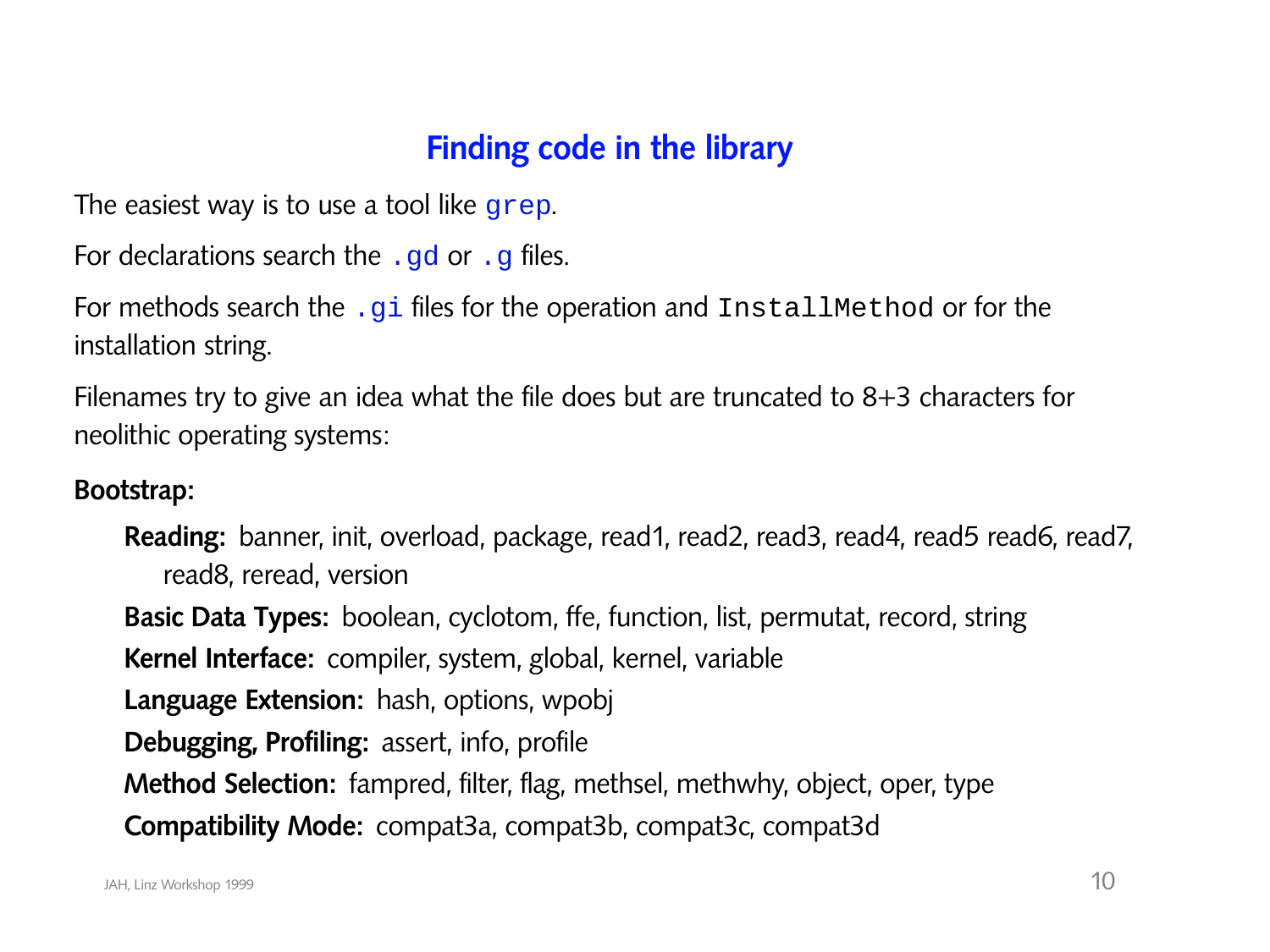**File Handling:** files, process, streams

**Odds:** demo, help

**Lists and Collections:** coll, set, combinat, listcoef, tuples

- **Algebra Bootstrap:** addcoset, addmagma, arith, domain, extaset, extlset, extrset, extuset, ideal, magma, mapphomo, mapping, mgmfree
- **Magmas, semigroups, Monoids** mgmideal, mgmring, monofree, monoid, ring, semiring, semigrp, smgideal, smgrpfre
- **Numbers:** cyclotom, ffe, field, fieldfin, fldabnum, gaussian, integer, numtheor, padics, rational, unknown, zmodnz
- **Polynomials:** algfld, polyconw, polyfinf, polyrat, ratfun, ratfunul, ringpoly, upoly, upolyirr
- **Row Vector and Matrix operations:** matblock, matint, matrix, rvecempt, vec8bit, vecmat, zlattice
- **Linear Algebra:** basis, basismut, modfree, module, modulmat, modulrow, vspc, vspchom, vspcmat, vspcrow
- **Groups:** clas, clashom, csetgrp, factgrp, ghom, gprd, grp, grplatt, grpnice, grpreps, grptbl, morpheus, oprtglat
- **PCgroups:** claspcgs, csetpc, ctblpc, ghompcgs, gprdpc, grpcompl, grppc, grppcatr, grppcaut,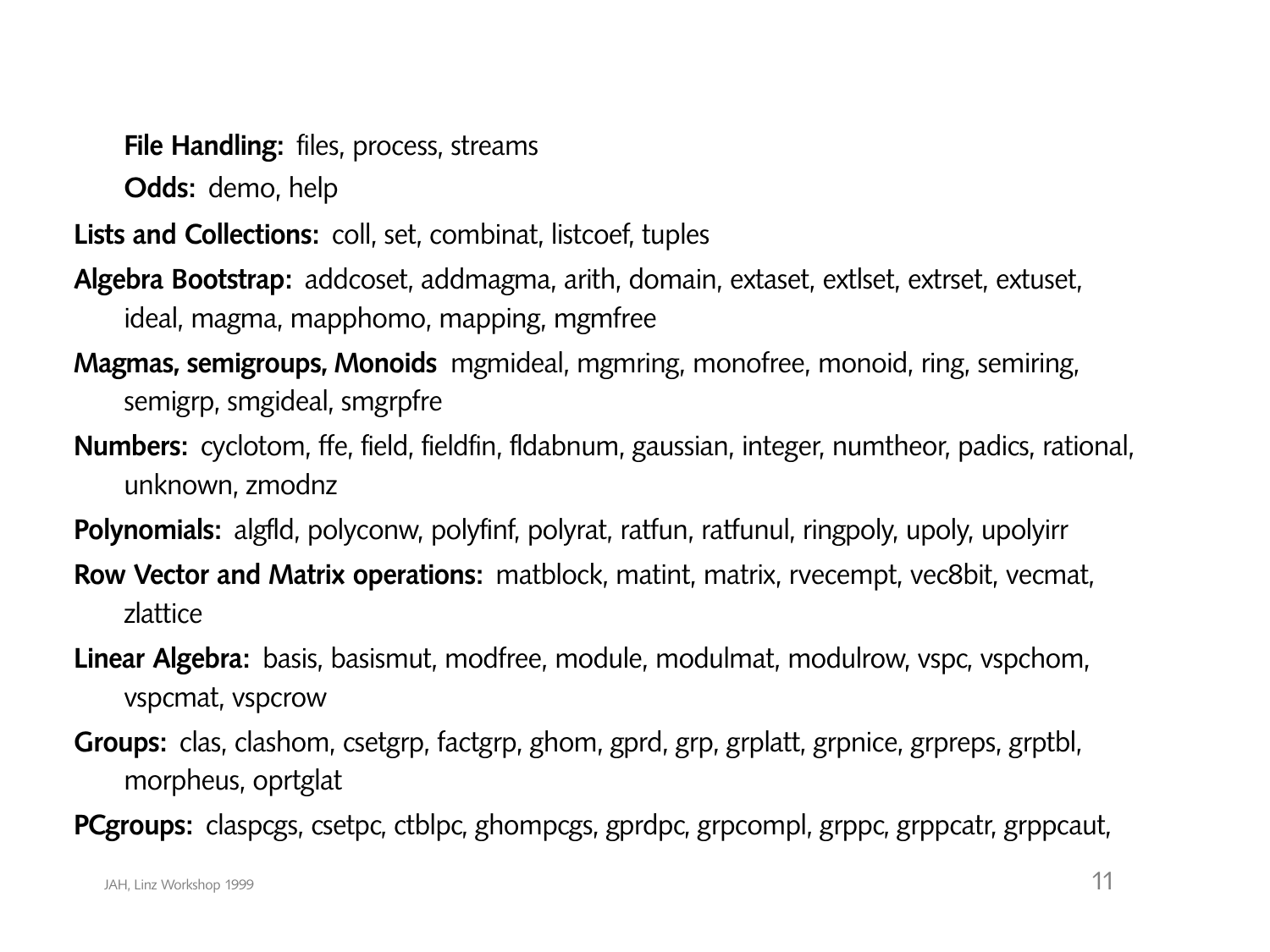grppccom, grppcext, grppcfp, grppcint, grppclat, grppcnrm, grppcprp, grppcrep, onecohom, pcgs, pcgscomp, pcgsind, pcgsmodu, pcgsnice, pcgspcg, pcgsspec, randiso, twocohom

**Permutation groups:** clasperm, csetperm, ctblperm, ghomperm, gpprmsya, gprdperm, grpperm, grpprmcs, partitio, pcgsperm, stbc, stbcbckt, stbcrand

**Group operations:** oprt, oprtpcgs, oprtperm

**Matrix groups and Representations:** grpffmat, grpmat, grpramat, meataxe

Words: word, wordass, wordrep

**FpGroups:** dt, grpfp, grpfree, pquot, quotsys, sgpres, tietze

**Rewriting Systems:** rws, rwsdt, rwsgrp, rwspcclt, rwspccoc, rwspcgrp rwspcsng

**Character Tables and Tables of Marks:** ctbl, ctblauto, ctblchar, ctblfuns, ctblgrp, ctbllatt,

ctblmaps, ctblmoli, ctblmono, ctblpope, ctblsolv, ctblsymm, ctbltom, tom

**Algebras:** algebra, algfp, alghom, algmat, algsc, idealalg

**Lie Algebras:** alglie, algliess, liefam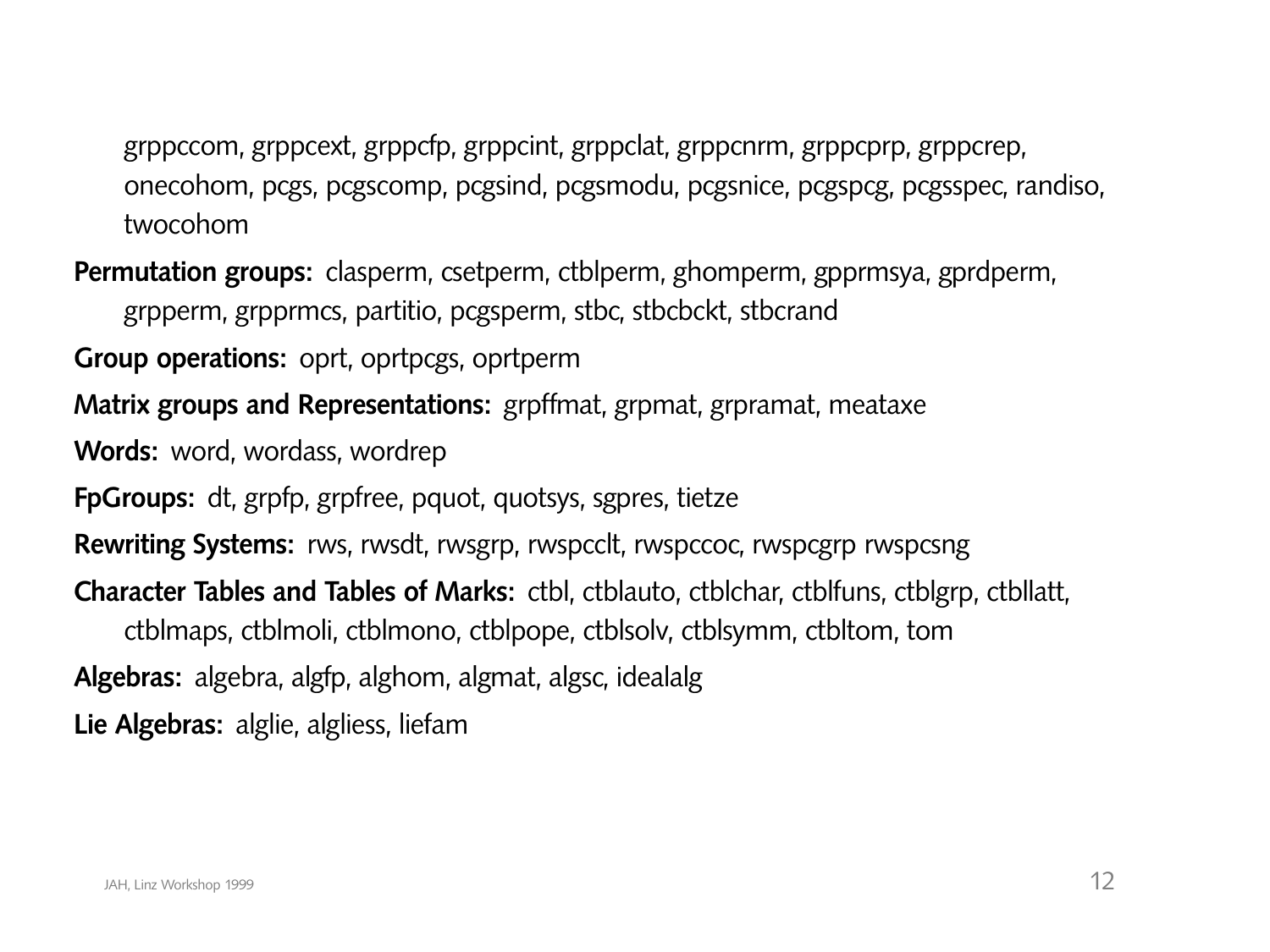## **Functions and Variables**

The following rules are very rough guidelines. Certainly they are violated all over the library.

Function names are composed roughly from right to left explaining what input produces what output: PcgsByPcSequence, GeneratorsOfGroup (while GroupByGenerators does the opposite).

*X*Of*Y* returns the **"attribute"** *X* of an object of kind *Y*.

*X*By*Y* creates a new *X* from parameters that will be its *Y*.

Composita that are used in the literature are kept together (SylowSubgroup).

Further specifications (IsSolvableGroup) are appended.

Arguments are arranged from larger to smaller.

So the argument ordering is *collection, element* or *group,subgroup* or *matrix ring, matrix, vector, scalar*.

"System" variables are UNDERSCORE\_SEPARATES\_UPPER. They are used for:

• Kernel variables that are declared over with nice indentifiers in the library. (For example ONE and OneOp.)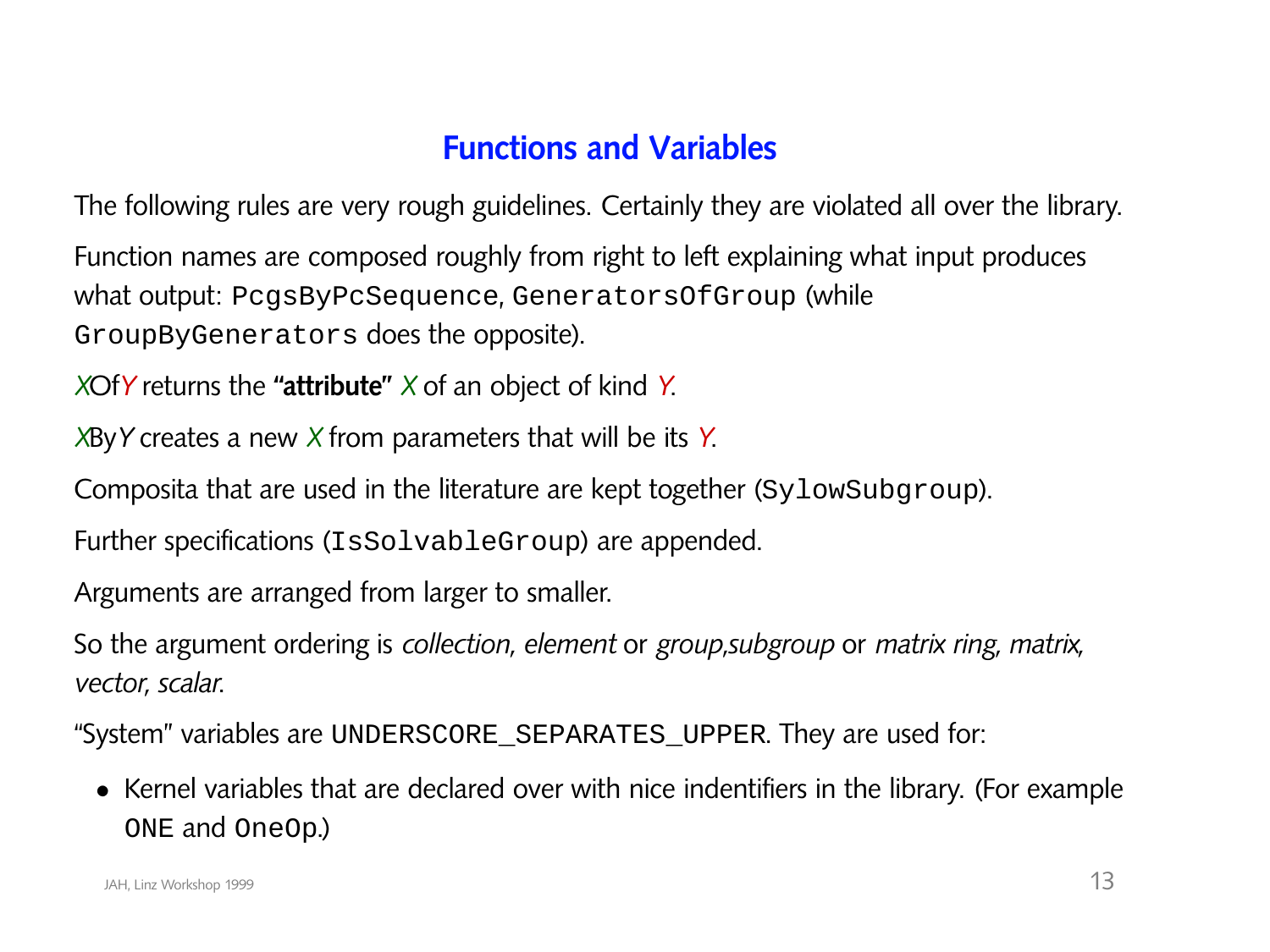- Kernel functions that will be installed as methods for library operations.
- Variables and functions that are required by internal mechanisms of GAP
- Variables to debug the kernel.

Unless these features are to be worked with these variables should not be used.

All library identifiers are protected against overwriting.

"Technical" properties (i.e. properties of objects that might depend on certain knowledge about an object and be used to improve performance but are not mathematical properties) are not declared as Property but as simple Filter.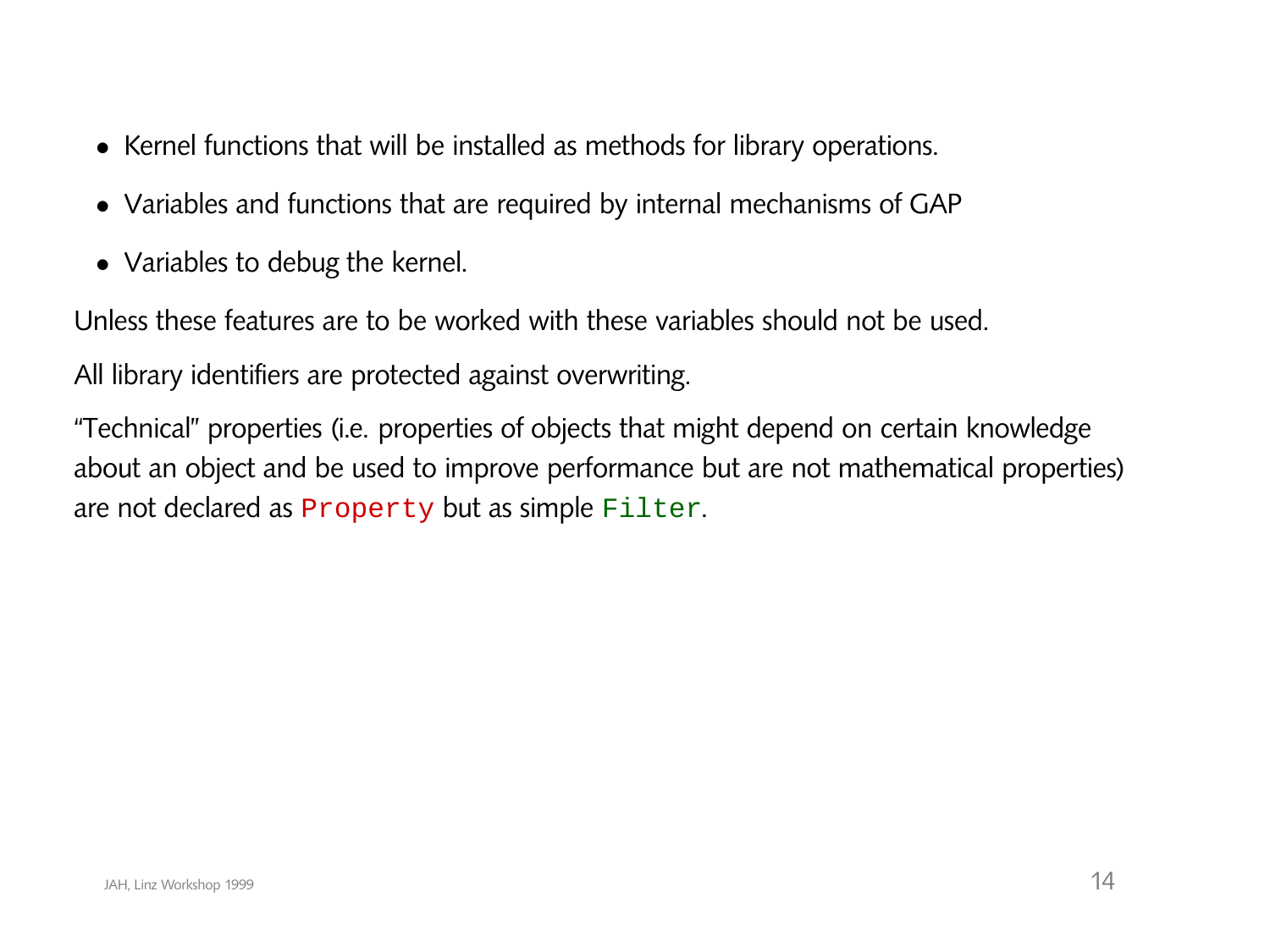## **Modifying the Library**

GAP can keep several root paths, trying them all in order to find a file. This permits to override library files with private versions:

```
gap4 -l "/home/ahulpke/mygap4;/usr/local/gap4"
```
You cannot Read in again a library file, use Reread instead.